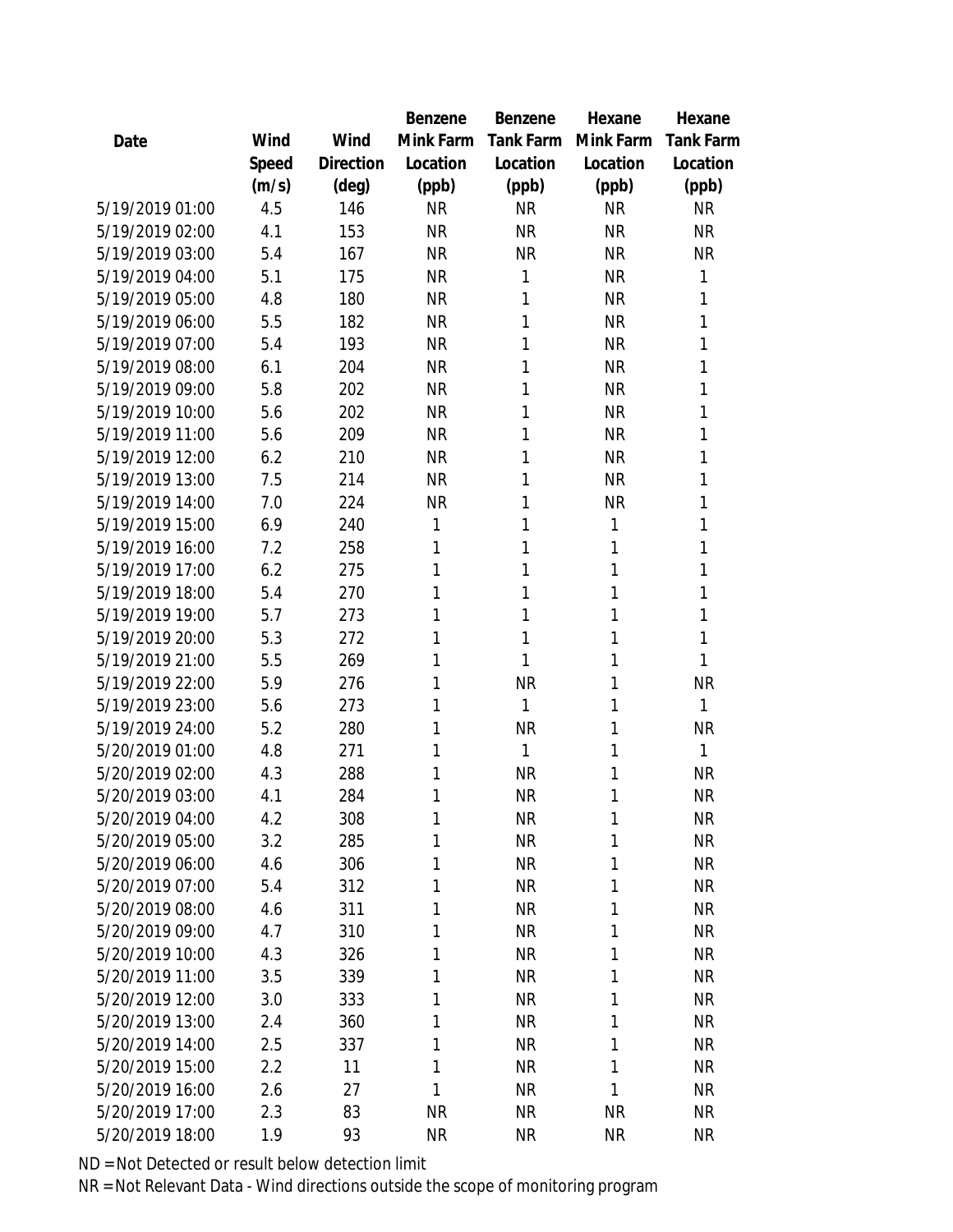|                 |       |                | Benzene   | Benzene   | Hexane    | Hexane    |
|-----------------|-------|----------------|-----------|-----------|-----------|-----------|
| Date            | Wind  | Wind           | Mink Farm | Tank Farm | Mink Farm | Tank Farm |
|                 | Speed | Direction      | Location  | Location  | Location  | Location  |
|                 | (m/s) | $(\text{deg})$ | (ppb)     | (ppb)     | (ppb)     | (ppb)     |
| 5/20/2019 19:00 | 2.1   | 57             | <b>NR</b> | <b>NR</b> | <b>NR</b> | <b>NR</b> |
| 5/20/2019 20:00 | 2.5   | 61             | <b>NR</b> | <b>NR</b> | <b>NR</b> | <b>NR</b> |
| 5/20/2019 21:00 | 2.1   | 54             | <b>NR</b> | <b>NR</b> | <b>NR</b> | <b>NR</b> |
| 5/20/2019 22:00 | 1.2   | 100            | <b>NR</b> | <b>NR</b> | <b>NR</b> | <b>NR</b> |
| 5/20/2019 23:00 | 1.1   | 134            | <b>NR</b> | <b>NR</b> | <b>NR</b> | <b>NR</b> |
| 5/20/2019 24:00 | 1.0   | 43             | <b>NR</b> | <b>NR</b> | <b>NR</b> | <b>NR</b> |
| 5/21/2019 01:00 | 1.8   | 20             | 1         | <b>NR</b> | 1         | <b>NR</b> |
| 5/21/2019 02:00 | 1.0   | 37             | 1         | <b>NR</b> | 1         | <b>NR</b> |
| 5/21/2019 03:00 | 2.8   | 57             | <b>NR</b> | <b>NR</b> | ΝR        | <b>NR</b> |
| 5/21/2019 04:00 | 2.3   | 101            | <b>NR</b> | <b>NR</b> | <b>NR</b> | <b>NR</b> |
| 5/21/2019 05:00 | 2.3   | 101            | <b>NR</b> | <b>NR</b> | <b>NR</b> | <b>NR</b> |
| 5/21/2019 06:00 | 2.8   | 93             | <b>NR</b> | <b>NR</b> | <b>NR</b> | <b>NR</b> |
| 5/21/2019 07:00 | 2.1   | 118            | <b>NR</b> | <b>NR</b> | <b>NR</b> | <b>NR</b> |
| 5/21/2019 08:00 | 3.3   | 109            | <b>NR</b> | <b>NR</b> | <b>NR</b> | <b>NR</b> |
| 5/21/2019 09:00 | 3.4   | 97             | <b>NR</b> | <b>NR</b> | <b>NR</b> | <b>NR</b> |
| 5/21/2019 10:00 | 3.1   | 96             | <b>NR</b> | <b>NR</b> | <b>NR</b> | <b>NR</b> |
| 5/21/2019 11:00 | 2.7   | 86             | <b>NR</b> | <b>NR</b> | <b>NR</b> | <b>NR</b> |
| 5/21/2019 12:00 | 2.8   | 84             | <b>NR</b> | <b>NR</b> | <b>NR</b> | <b>NR</b> |
| 5/21/2019 13:00 | 3.4   | 71             | <b>NR</b> | <b>NR</b> | <b>NR</b> | <b>NR</b> |
| 5/21/2019 14:00 | 3.8   | 81             | <b>NR</b> | <b>NR</b> | <b>NR</b> | <b>NR</b> |
| 5/21/2019 15:00 | 5.0   | 87             | <b>NR</b> | <b>NR</b> | <b>NR</b> | <b>NR</b> |
| 5/21/2019 16:00 | 4.2   | 87             | <b>NR</b> | <b>NR</b> | <b>NR</b> | <b>NR</b> |
| 5/21/2019 17:00 | 4.9   | 90             | <b>NR</b> | <b>NR</b> | <b>NR</b> | <b>NR</b> |
| 5/21/2019 18:00 | 4.6   | 93             | <b>NR</b> | <b>NR</b> | <b>NR</b> | <b>NR</b> |
| 5/21/2019 19:00 | 4.8   | 97             | <b>NR</b> | <b>NR</b> | <b>NR</b> | <b>NR</b> |
| 5/21/2019 20:00 | 4.9   | 99             | <b>NR</b> | <b>NR</b> | <b>NR</b> | <b>NR</b> |
| 5/21/2019 21:00 | 4.9   | 103            | <b>NR</b> | <b>NR</b> | <b>NR</b> | <b>NR</b> |
| 5/21/2019 22:00 | 6.1   | 108            | <b>NR</b> | <b>NR</b> | <b>NR</b> | <b>NR</b> |
| 5/21/2019 23:00 | 6.7   | 108            | <b>NR</b> | <b>NR</b> | <b>NR</b> | <b>NR</b> |
| 5/21/2019 24:00 | 5.9   | 115            | <b>NR</b> | <b>NR</b> | <b>NR</b> | <b>NR</b> |
| 5/22/2019 01:00 | 3.2   | 226            | <b>NR</b> | <b>NR</b> | <b>NR</b> | <b>NR</b> |
| 5/22/2019 02:00 | 1.3   | 131            | <b>NR</b> | NR        | <b>NR</b> | <b>NR</b> |
| 5/22/2019 03:00 | 4.4   | 109            | <b>NR</b> | NR        | <b>NR</b> | <b>NR</b> |
| 5/22/2019 04:00 | 7.1   | 118            | <b>NR</b> | <b>NR</b> | <b>NR</b> | <b>NR</b> |
| 5/22/2019 05:00 | 3.9   | 140            | <b>NR</b> | <b>NR</b> | <b>NR</b> | <b>NR</b> |
| 5/22/2019 06:00 | 4.1   | 135            | <b>NR</b> | <b>NR</b> | <b>NR</b> | <b>NR</b> |
| 5/22/2019 07:00 | 4.0   | 149            | <b>NR</b> | <b>NR</b> | <b>NR</b> | <b>NR</b> |
| 5/22/2019 08:00 | 4.6   | 165            | <b>NR</b> | <b>NR</b> | <b>NR</b> | <b>NR</b> |
| 5/22/2019 09:00 | 4.9   | 168            | <b>NR</b> | <b>NR</b> | <b>NR</b> | <b>NR</b> |
| 5/22/2019 10:00 | 6.3   | 168            | NR.       | NR        | <b>NR</b> | NR        |
| 5/22/2019 11:00 | 6.9   | 171            | <b>NR</b> | 1         | <b>NR</b> | 1         |
| 5/22/2019 12:00 | 6.4   | 176            | <b>NR</b> | 1         | <b>NR</b> | 1         |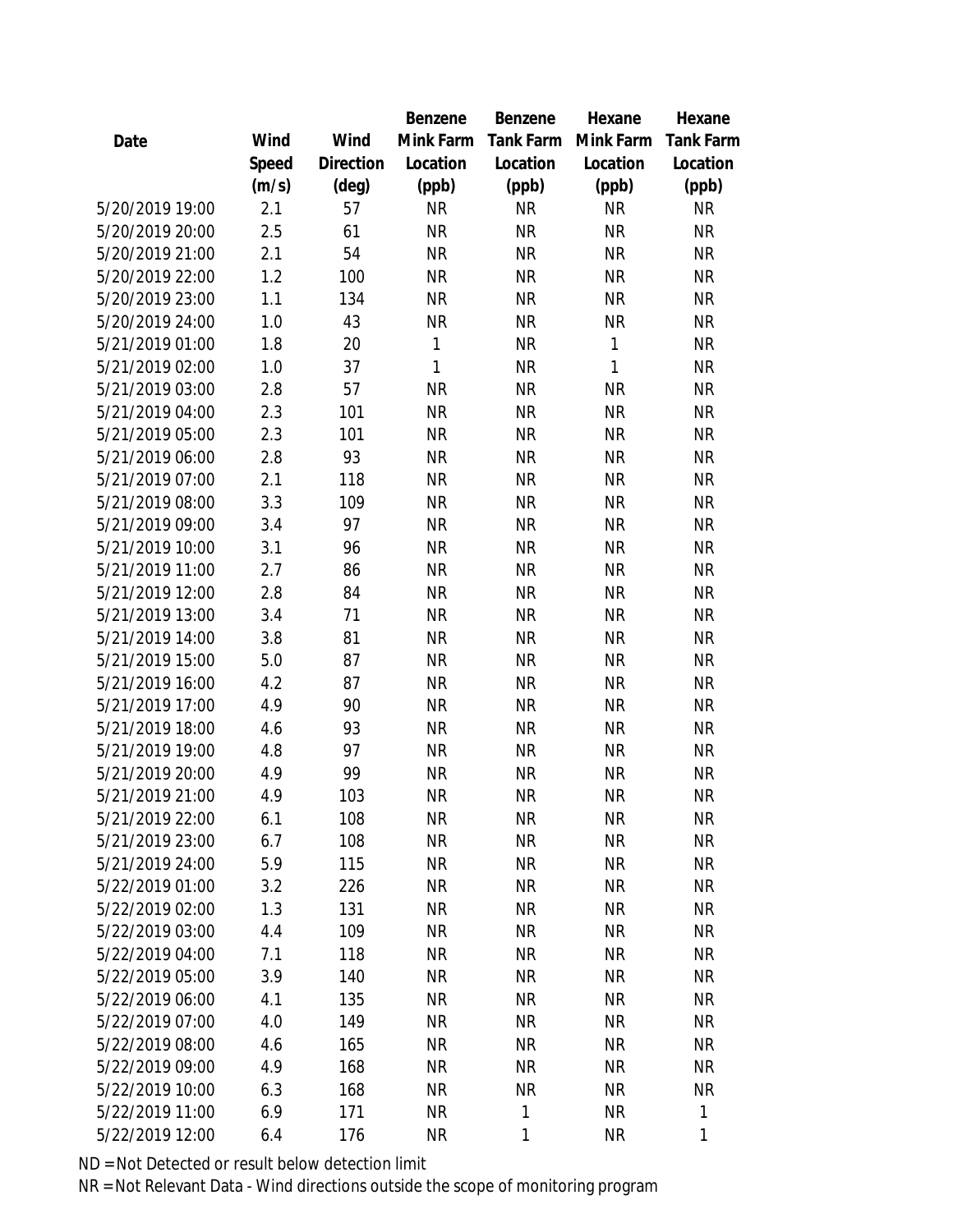|                 |       |           | Benzene   | Benzene   | Hexane    | Hexane           |
|-----------------|-------|-----------|-----------|-----------|-----------|------------------|
| Date            | Wind  | Wind      | Mink Farm | Tank Farm | Mink Farm | <b>Tank Farm</b> |
|                 | Speed | Direction | Location  | Location  | Location  | Location         |
|                 | (m/s) | (deg)     | (ppb)     | (ppb)     | (ppb)     | (ppb)            |
| 5/22/2019 13:00 | 6.4   | 173       | <b>NR</b> | 1         | <b>NR</b> | 1                |
| 5/22/2019 14:00 | 6.1   | 187       | <b>NR</b> | 1         | <b>NR</b> | 1                |
| 5/22/2019 15:00 | 6.3   | 195       | <b>NR</b> | 1         | <b>NR</b> | 1                |
| 5/22/2019 16:00 | 6.9   | 196       | <b>NR</b> | 1         | <b>NR</b> | 1                |
| 5/22/2019 17:00 | 7.1   | 201       | <b>NR</b> | 1         | <b>NR</b> | 1                |
| 5/22/2019 18:00 | 6.8   | 191       | <b>NR</b> | 1         | <b>NR</b> | 1                |
| 5/22/2019 19:00 | 6.1   | 192       | <b>NR</b> | 1         | <b>NR</b> | 1                |
| 5/22/2019 20:00 | 5.4   | 184       | <b>NR</b> | 1         | <b>NR</b> | 1                |
| 5/22/2019 21:00 | 5.9   | 177       | <b>NR</b> | 1         | <b>NR</b> | 1                |
| 5/22/2019 22:00 | 5.6   | 184       | <b>NR</b> | 1         | <b>NR</b> | 1                |
| 5/22/2019 23:00 | 6.1   | 184       | <b>NR</b> | 1         | <b>NR</b> | 1                |
| 5/22/2019 24:00 | 4.9   | 192       | <b>NR</b> | 1         | <b>NR</b> | 1                |
| 5/23/2019 01:00 | 5.6   | 174       | <b>NR</b> | 1         | <b>NR</b> | 1                |
| 5/23/2019 02:00 | 6.0   | 208       | <b>NR</b> | 1         | <b>NR</b> | 1                |
| 5/23/2019 03:00 | 4.5   | 218       | <b>NR</b> | 1         | <b>NR</b> | 1                |
| 5/23/2019 04:00 | 4.9   | 211       | <b>NR</b> | 1         | <b>NR</b> | 1                |
| 5/23/2019 05:00 | 4.8   | 251       | 1         | 1         | 1         | 1                |
| 5/23/2019 06:00 | 3.6   | 265       | 1         | 1         | 1         | $\overline{2}$   |
| 5/23/2019 07:00 | 3.2   | 260       | 1         | 1         | 1         | $\overline{2}$   |
| 5/23/2019 08:00 | 3.5   | 264       | 1         | 1         | 1         | $\overline{2}$   |
| 5/23/2019 09:00 | 4.2   | 271       | 1         | 1         | 1         | 1                |
| 5/23/2019 10:00 | 4.7   | 279       | 1         | <b>NR</b> | 1         | <b>NR</b>        |
| 5/23/2019 11:00 | 5.0   | 275       | 1         | 1         | 1         | 1                |
| 5/23/2019 12:00 | 4.9   | 282       | 1         | <b>NR</b> | 1         | <b>NR</b>        |
| 5/23/2019 13:00 | 5.1   | 277       | 1         | <b>NR</b> | 1         | <b>NR</b>        |
| 5/23/2019 14:00 | 5.0   | 272       | 1         | 1         | 1         | 1                |
| 5/23/2019 15:00 | 4.9   | 276       | 1         | <b>NR</b> | 1         | <b>NR</b>        |
| 5/23/2019 16:00 | 4.3   | 290       | 1         | <b>NR</b> | 1         | <b>NR</b>        |
| 5/23/2019 17:00 | 4.0   | 288       | 1         | <b>NR</b> | 1         | <b>NR</b>        |
| 5/23/2019 18:00 | 4.5   | 277       | 1         | <b>NR</b> | 1         | <b>NR</b>        |
| 5/23/2019 19:00 | 3.6   | 289       | 1         | <b>NR</b> | 1         | <b>NR</b>        |
| 5/23/2019 20:00 | 2.8   | 283       | 1         | <b>NR</b> | 1         | <b>NR</b>        |
| 5/23/2019 21:00 | 2.1   | 288       | 1         | <b>NR</b> | 1         | <b>NR</b>        |
| 5/23/2019 22:00 | 1.5   | 305       | 1         | <b>NR</b> | 1         | <b>NR</b>        |
| 5/23/2019 23:00 | 0.8   | 288       | 1         | <b>NR</b> | 1         | <b>NR</b>        |
| 5/23/2019 24:00 | 0.6   | 3         | 1         | <b>NR</b> | 1         | <b>NR</b>        |
| 5/24/2019 01:00 | 0.1   | 348       | 1         | <b>NR</b> | 1         | <b>NR</b>        |
| 5/24/2019 02:00 | 1.1   | 354       | 1         | <b>NR</b> | 1         | <b>NR</b>        |
| 5/24/2019 03:00 | 1.7   | 43        | <b>NR</b> | <b>NR</b> | <b>NR</b> | <b>NR</b>        |
| 5/24/2019 04:00 | 2.5   | 67        | <b>NR</b> | <b>NR</b> | <b>NR</b> | <b>NR</b>        |
| 5/24/2019 05:00 | 3.0   | 87        | <b>NR</b> | <b>NR</b> | <b>NR</b> | <b>NR</b>        |
| 5/24/2019 06:00 | 3.0   | 22        | 1         | <b>NR</b> | 1         | <b>NR</b>        |